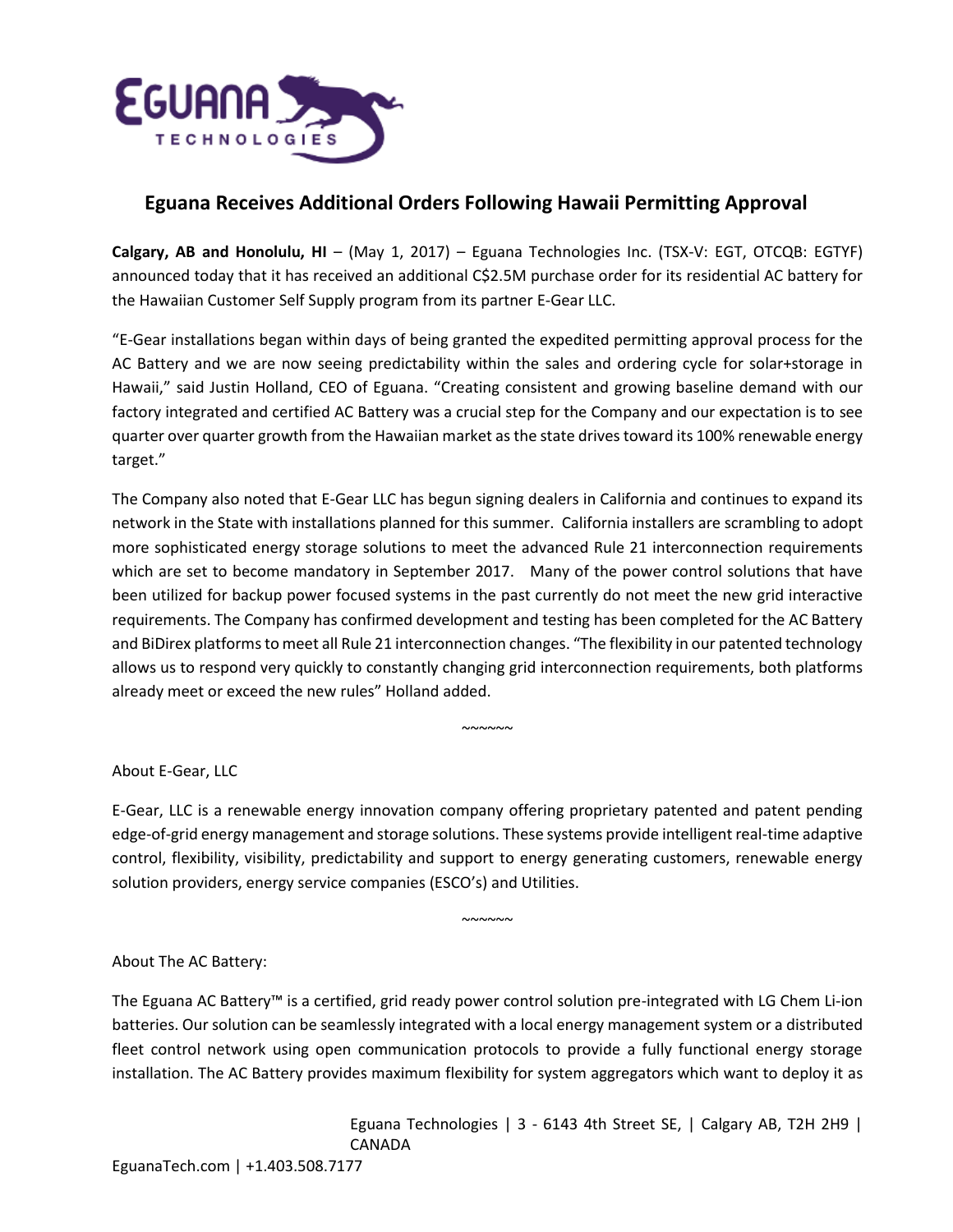

a standalone product, as part of new solar storage installations, or as a retrofit to solar PV installations already in place.

 $~\sim\sim\sim\sim\sim$ 

About Eguana Technologies Inc.

Eguana Technologies Inc. (TSX.V: EGT) designs and manufactures high performance power controls for residential and commercial energy storage systems. Eguana has more than 15 years' experience delivering grid edge power electronics for fuel cell, photovoltaic and battery applications and delivers proven, durable, high quality solutions from its high capacity manufacturing facilities in Europe and North America.

With thousands of its proprietary energy storage inverters deployed in the European and North American markets, Eguana is the leading supplier of power controls for solar self-consumption, grid services and demand charge applications at the grid edge.

To learn more, visi[t www.EguanaTech.com](http://www.eguanatech.com/) or follow us on Twitte[r @EguanaTech](https://twitter.com/EguanaTech)

| <b>Company Inquiries</b>      | <b>Product Inquiries</b>              |
|-------------------------------|---------------------------------------|
| Justin Holland                | Vishwas Ganesan                       |
| CEO, Eguana Technologies Inc. | Director of Business Development, USA |
| +1.416.728.7635               | +1.408.685.2670                       |
| Justin.Holland@EguanaTech.com | Vishwas.Ganesan@EguanaTech.com        |

## Forward Looking Information

The reader is advised that some of the information herein may constitute forward-looking statements within the meaning assigned by National Instruments 51-102 and other relevant securities legislation. In particular, we include: statements pertaining to the value of our power controls to the energy storage market and statements concerning the use of proceeds and the Company's ability to obtain necessary approvals from the TSX Venture Exchange.

Forward-looking information is not a guarantee of future performance and involves a number of risks and uncertainties. Many factors could cause the Company's actual results, performance or achievements, or future events or developments, to differ materially from those expressed or implied by the forward-looking information. Readers are cautioned not to place undue reliance on forward-looking information, which speaks only as of the date hereof. Readers are also directed to the Risk Factors section of the Company's most recent audited Financial Statements which may be found on its website or at sedar.com The Company does not undertake any obligation to release publicly any revisions to forward-looking information contained